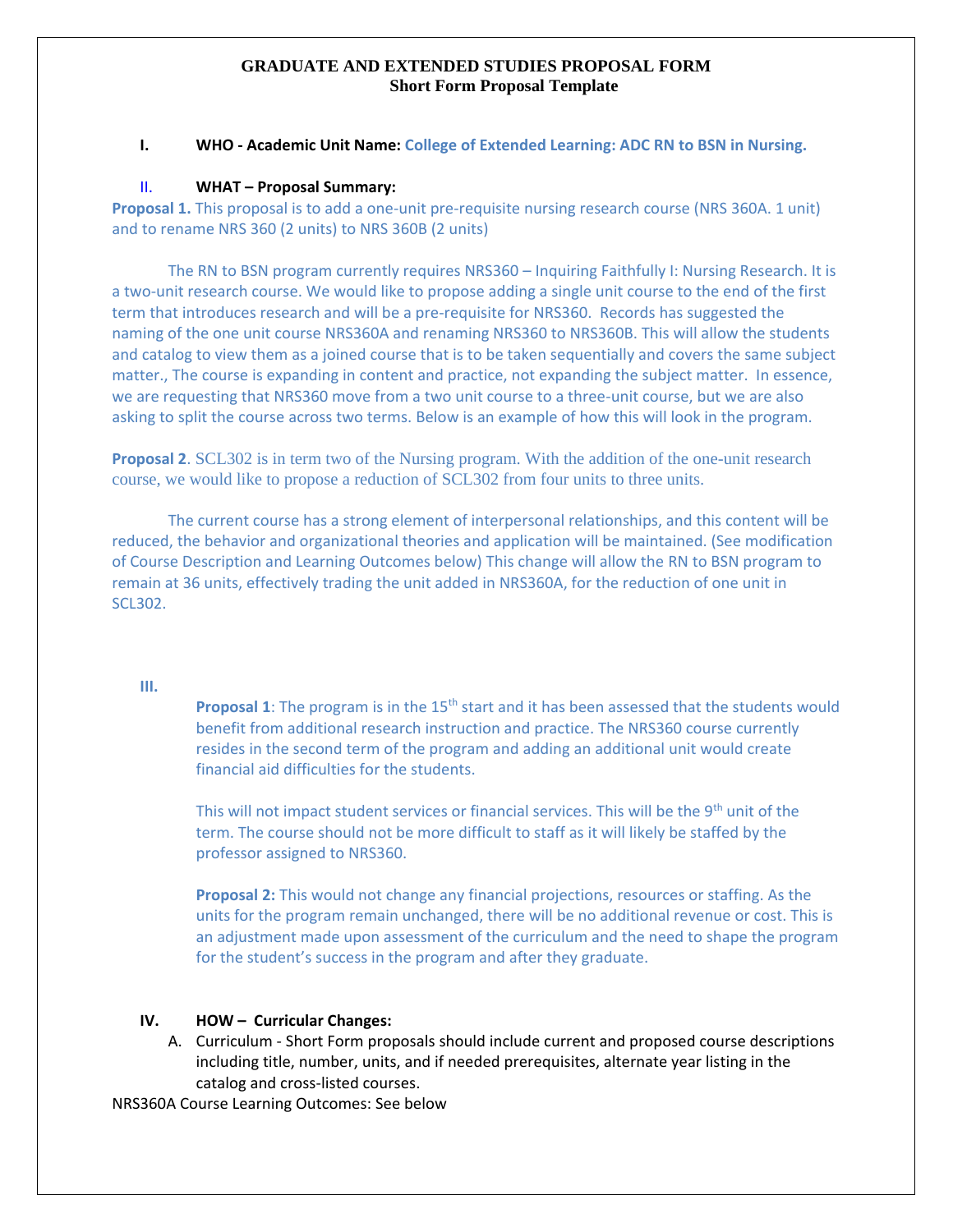## SCL302 Course Learning Outcomes: See below

## **Proposal 1:**

# *Current NRS360 Course Description*

This course will focus on the analysis and critique of the science of nursing. This course introduces foundational concepts and inquiry techniques in research. Quantitative and qualitative methods are examined through individual and small group work in basic research utilization to identify best practices in health care. Core Competency: Written Communication, Critical Thinking, Quantitative Reasoning, Information Literacy

## *Proposed NRS360 A*

This courses will focus on the analysis and critique of the science of nursing. Core Competency: Written Communication, Critical Thinking, Quantitative Reasoning, Information

## *Proposed NRS360 B*

This course is a continuation of NRS360A focusing on foundational concepts and inquiry techniques in nursing research. Quantitative and qualitative methods are examined through individual and small group work in basic research utilization to identify best practices in health care.

|                                       | <b>NRS 360-A (1 unit)</b>                                                                          | <b>NRS 360-B (2 units)</b>                                                                                                        |  |  |
|---------------------------------------|----------------------------------------------------------------------------------------------------|-----------------------------------------------------------------------------------------------------------------------------------|--|--|
|                                       | Term 1: Quad 2                                                                                     | Term 2: Quad 1                                                                                                                    |  |  |
| <b>Inquiring</b><br><b>Faithfully</b> | Discuss the steps of the evidence based process<br>(QSEN EBP 1)                                    | Discuss the steps of the evidence based process in<br>the care of adult patient with multiple complex<br>diseases (QSEN EBP 1)    |  |  |
|                                       | Utilize information technology in retrieving<br>evidence (QSEN EBP 2)                              | Utilize information technology in retrieving<br>evidence (QSEN EBP 2)                                                             |  |  |
|                                       | Examine current literature to develop clinical<br>questions (QSEN EBP 2)                           | Examine current literature to develop clinical<br>questions (QSEN EBP 2)                                                          |  |  |
|                                       | Identify evidence related to the selected clinical<br>practice problem (QSEN EBP 1, 3)             | Appraise evidence related to the selected clinical<br>practice problem (QSEN EBP 1, 3)                                            |  |  |
| <b>Caring</b><br><b>Faithfully</b>    | Explore the importance of uncovering the right<br>questions before seeking answers or solutions to | Examine the relational aspects of care/research<br>within the context of culturally diverse patients and<br>families (QSEN EBP 4) |  |  |
|                                       | healthcare problems.                                                                               | Examine various Codes of Ethics related to nursing<br>research                                                                    |  |  |
| Communicating<br><b>Faithfully</b>    | Describe a selected clinical practice problem as a<br>potential evidence based practice project    | Present an evidence based practice project                                                                                        |  |  |
|                                       |                                                                                                    | Develop an evidence based practice<br>recommendation (QSEN EBP 3)                                                                 |  |  |
| <b>Following</b><br><b>Faithfully</b> | Apply results of scientific studies as potential basis<br>of practice decisions (QSEN EBP 2)       | Appraise how the results of scientific studies are the<br>basis of practice decisions (QSEN EBP 2)                                |  |  |
|                                       | Discuss how the EBP process can be applied to<br>daily practice                                    | Discuss how the EBP process can be applied to<br>future scholarly endeavors (QSEN EBP 4)                                          |  |  |
| <b>Leading</b><br><b>Faithfully</b>   |                                                                                                    | Evaluate self and others within the group process<br>(QSEN EBP 1)                                                                 |  |  |
|                                       | Explain the role of the nurse in promoting evidence<br>based practice (QSEN EBP 3)                 | Explain the role of the nurse in promoting evidence<br>based practice (QSEN EBP 3)                                                |  |  |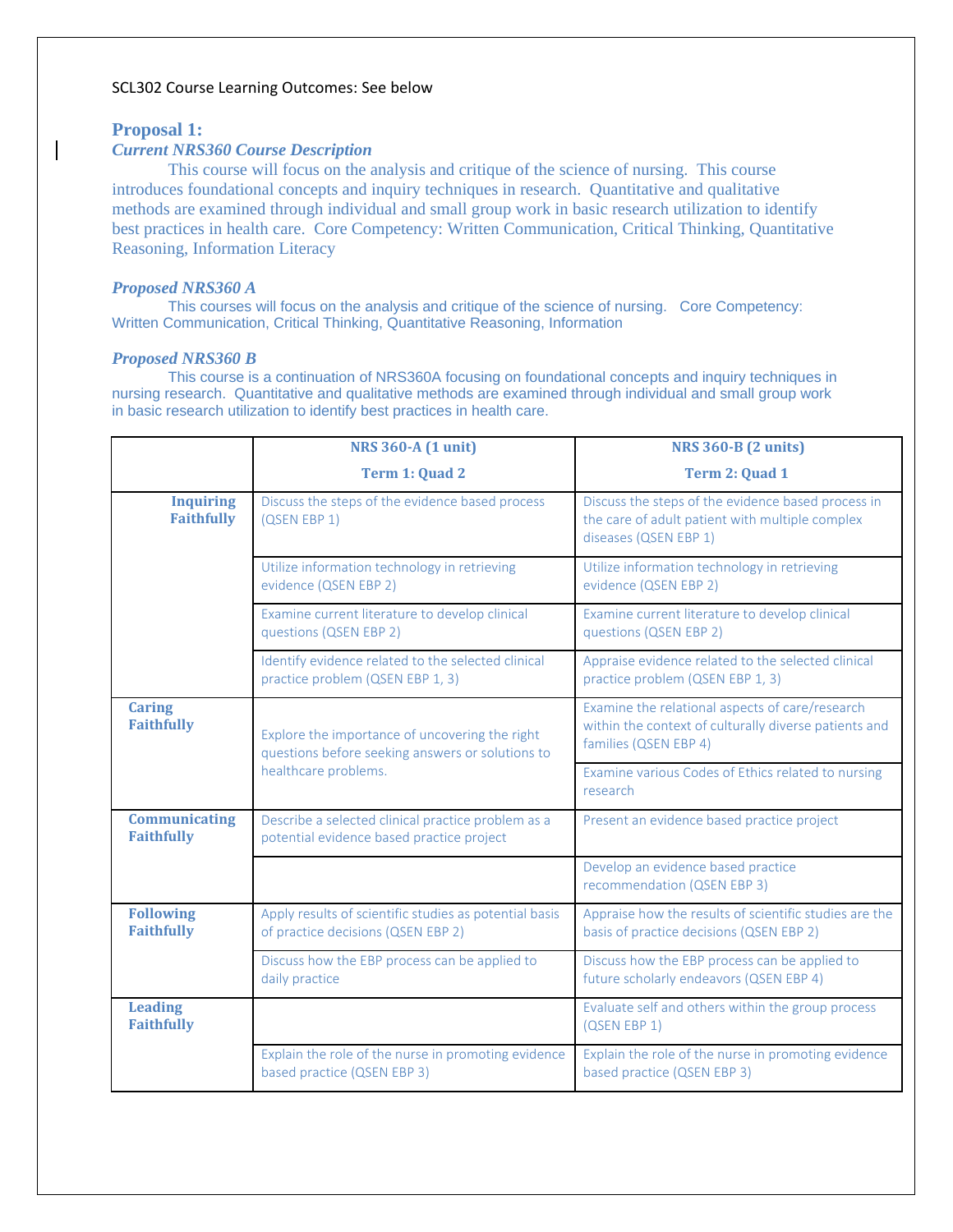# **Proposal 2:**

# *Current SCL302 (4 units)*

This course focuses on human behavior in organizations, emphasizing theoretical concepts and practical methods for understanding, analyzing, and predicting individual, group, and organizational behavior. Topics include work motivation, group dynamics, decision making, and organizational culture. Students will be introduced to behavior in organizations on interpersonal, group and inter-group levels. Group process is examined on concept and experiential levels to enhance understanding of interpersonal and group processes. Theories of Social Psychology and Group Psychology are reviewed and applied to current situations in the business environment.

- 1. Evaluate knowledge of types of group processes and the relationships of groups to organizations. (comprehension; analysis)
- 2. Demonstrate a variety of Organizational Behavior tools to take effective action in an organization. (application)
- 3. Analyze group and individual decision-making techniques and problem-solving skills. (analysis)
- 4. Demonstrate the impact of personal values, personality, and knowledge in an organizational setting. (comprehension)
- 5. Apply concepts of organizational systems to personal setting. (application)

## *Proposed SCL302 (3 units)*

This course focuses on human behavior in organizations, emphasizing theoretical concepts and practical methods for understanding, and analyzing individual, group, and organizational behavior. Topics include work motivation, group dynamics, decision making, and organizational culture. Students will be introduced to behavior in group and inter-group levels. Group process is examined on concept and experiential levels to enhance understanding of group processes.

- 1. Evaluate knowledge of types of group processes and the relationships of groups to organizations. (comprehension; analysis)
- 2. Analyze a variety of Organizational Behavior tools to take effective action in an organization. (analysis)
- 3. Apply concepts of organizational systems to personal setting. (application)
	- B. Catalog Copy All catalog changes required by the adoption of the proposal must be included at this point. Language must be exactly as the Department/ School wants it to appear in the Catalog.

NRS360A Course Description for Catalog: See Attachment SCL302 Course Description for Catalog: See Attachment

Total course/unit additions: 1 course/1 unit

Total course/unit deletions: 0 courses/1 unit

Staffing increase/decrease: None

Library resourcing impact: None

Net Financial impact: None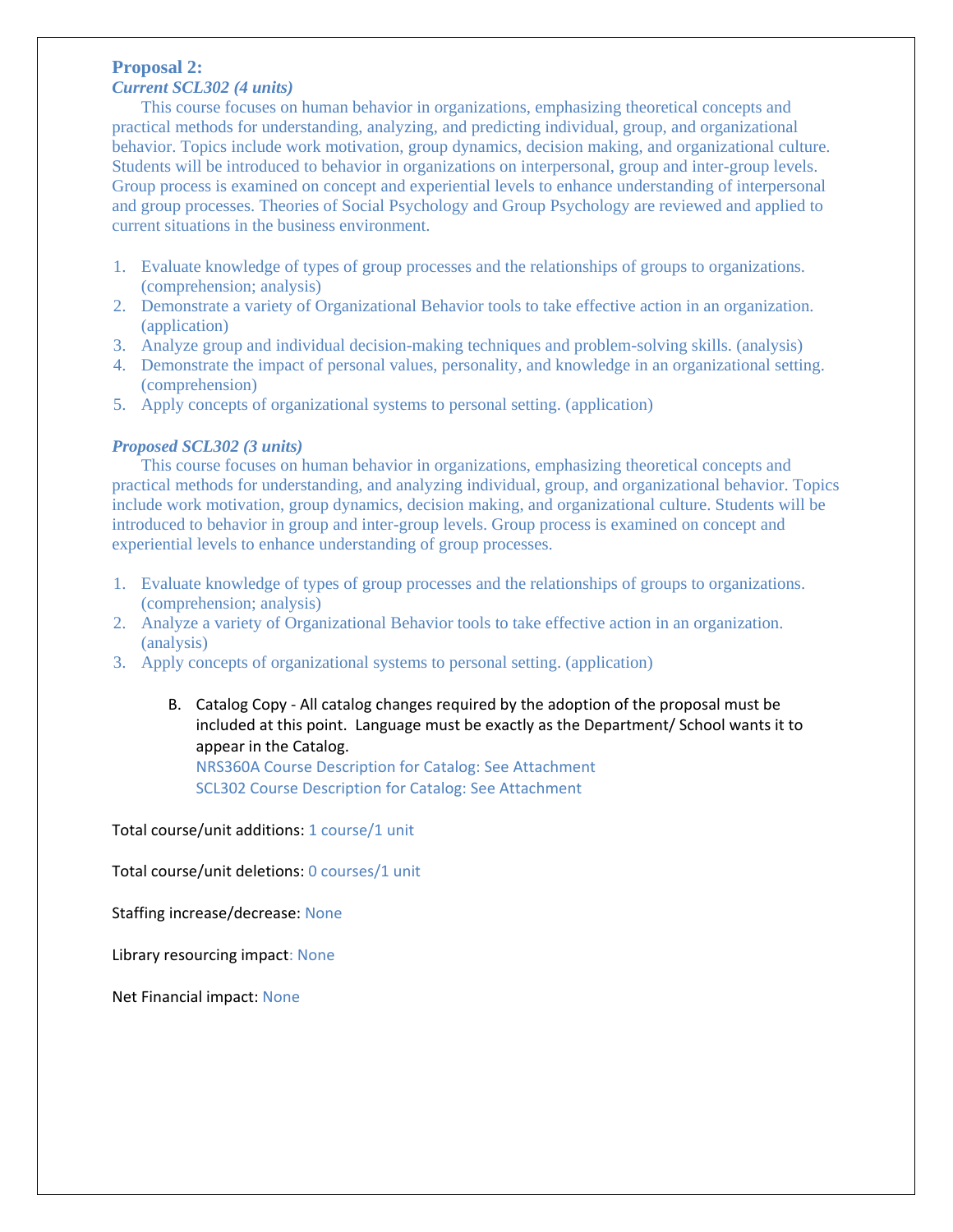|                | RN to BSN                    |                                       |                              |                |                          |                      |                           |
|----------------|------------------------------|---------------------------------------|------------------------------|----------------|--------------------------|----------------------|---------------------------|
| Week           |                              | Term 1 SP17                           |                              | Week           |                          | Term 3 FA17          |                           |
| 1              |                              |                                       |                              | 1              |                          |                      |                           |
| $\overline{2}$ |                              |                                       |                              | $\overline{2}$ | NRS420-13                |                      |                           |
| 3              | <b>WRT300N-13</b>            |                                       |                              | 3              | Caring                   | NRS421-13            |                           |
| 4              | Professional<br>Writing 3    |                                       |                              | 4              | Faithfully in            | Caring               |                           |
| 5              | units                        |                                       |                              | 5              | the                      | Faithfully           |                           |
| 6              |                              |                                       |                              | 6              | Community                | Practicum            |                           |
| $\overline{7}$ |                              |                                       |                              | $\overline{7}$ |                          |                      |                           |
| 8              |                              |                                       |                              | 8              |                          |                      |                           |
| 9              |                              |                                       | NRS351-13                    | 9              |                          |                      |                           |
| 10             |                              | NRS350-13                             | Following                    | 10             |                          |                      | <b>SCL401N-13</b>         |
| 11             |                              | Communicating<br>and Following        | Faithfully                   | 11             |                          |                      | Cultural<br>Influences in |
| 12             | <b>NRS360A -</b>             | Faithfully 4                          | Practicum 1<br>unit          | 12             |                          |                      | the Work                  |
| 13             | Inquiring<br>Faithfully I    | units                                 |                              | 13             |                          |                      | Place                     |
| 14             | 1 unit                       |                                       |                              | 14             |                          |                      |                           |
| 15             |                              |                                       |                              | 15             |                          |                      |                           |
| Term 2 SU17    |                              |                                       | Term 4 SP18                  |                |                          |                      |                           |
| 1              |                              |                                       |                              | 1              |                          |                      |                           |
| $\overline{a}$ |                              |                                       |                              | $\overline{2}$ | NRS430-13                |                      |                           |
| $\overline{3}$ | <b>NRS360B-</b><br>Inquiring |                                       |                              | 3              | Leading<br>Faithfully in | NRS431-13<br>Leading |                           |
| 4              | Faithfully I                 |                                       |                              | 4              | <b>Diverse</b>           | Faithfully           |                           |
| 5              | 2 units                      |                                       |                              | 5              | <b>Health</b>            | Practicum            |                           |
| 6              |                              |                                       |                              | 6              | Systems                  |                      |                           |
| $\overline{7}$ |                              |                                       |                              | 7              |                          |                      |                           |
| 8              |                              |                                       |                              | 8              |                          |                      |                           |
| 9              |                              | <b>BST304BN-13</b><br><b>Biblical</b> |                              | 9              |                          |                      | NRS440-13                 |
| 10             |                              | Perspectives                          | <b>SCL302N-13</b>            | 10             |                          |                      | Capstone<br>Inquiring     |
| 11             |                              | (Online) 4 untis                      | Group &                      | 11             |                          |                      | Faithfully II:            |
| 12             |                              |                                       | Organizational<br>Behavior 3 | 12             |                          |                      | Evidence                  |
| 13             |                              |                                       | units                        | 13             |                          |                      | <b>Based</b><br>Practice  |
| 14             |                              |                                       |                              | 14             |                          |                      |                           |
| 15             |                              |                                       |                              | 15             |                          |                      |                           |

Catalog Copy Proposal 1

# NRS 360A - Inquiring Faithfully I: Nursing Research

## **1**

This courses will focus on the analysis and critique of the science of nursing. Core Competency: Written Communication, Critical Thinking, Quantitative Reasoning, Information Literacy \*\*BSN Essential: II, III, IV, VI, VII, VIII, IX

Prerequisite(s): Student must have successfully completed a Statistics course.

# NRS 360B - Inquiring Faithfully I: Nursing Research

#### **2**

This course is a continuation of NRS360A focusing on foundational concepts and inquiry techniques in nursing research. Quantitative and qualitative methods are examined through individual and small group work in basic research utilization to identify best practices in health care.